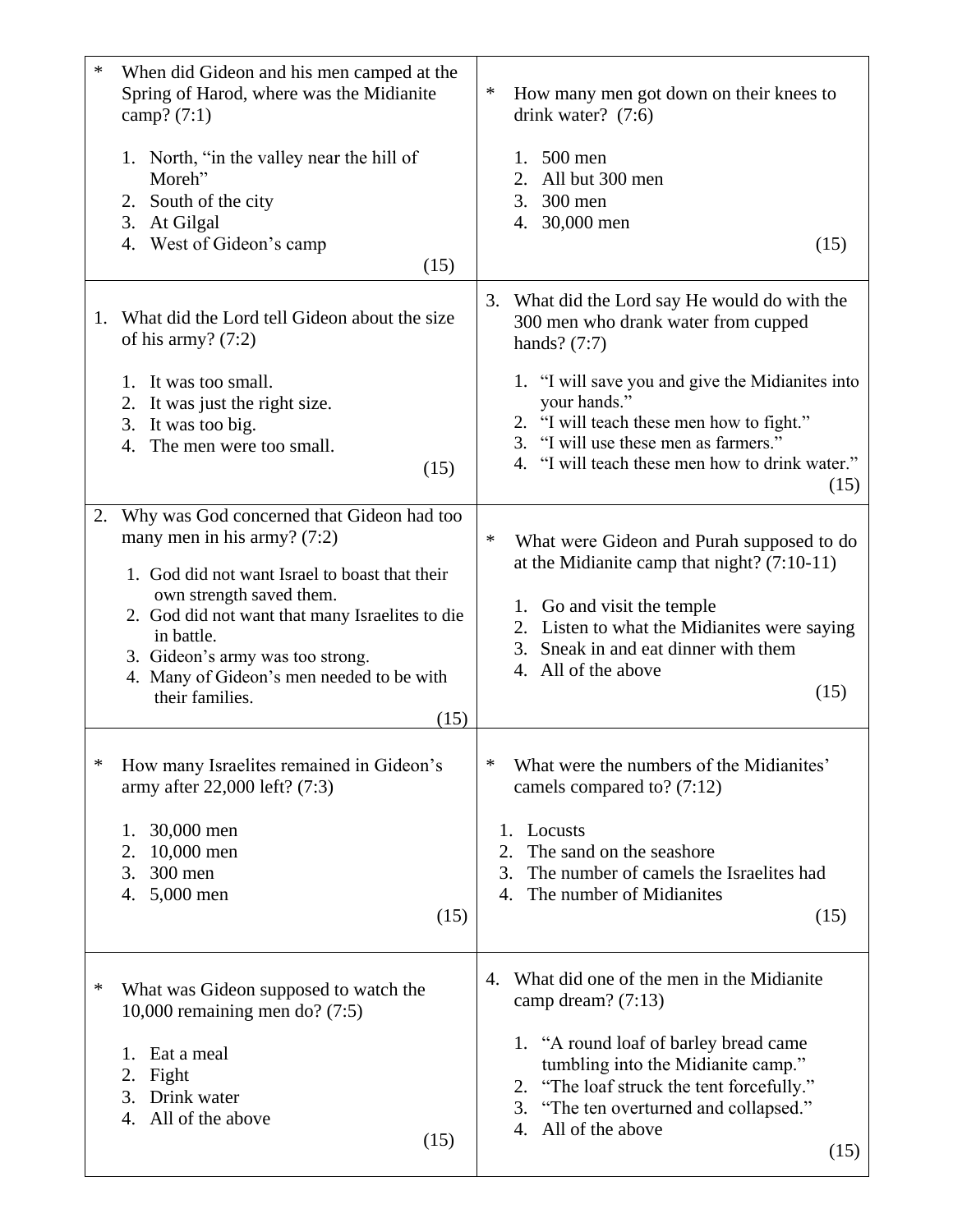| ∗  | How many men got down on their knees to<br>drink water? $(7:6)$<br>$500$ men<br>1.                     | ∗  | When did Gideon and his men camped at the<br>Spring of Harod, where was the Midianite<br>camp? $(7:1)$<br>1. North, "in the valley near the hill of |
|----|--------------------------------------------------------------------------------------------------------|----|-----------------------------------------------------------------------------------------------------------------------------------------------------|
|    | 2. All but 300 men                                                                                     |    | Moreh"                                                                                                                                              |
|    | 3.<br>$300$ men<br>30,000 men<br>4.                                                                    |    | 2. South of the city<br>3. At Gilgal                                                                                                                |
|    | (15)                                                                                                   |    | 4. West of Gideon's camp                                                                                                                            |
|    |                                                                                                        |    | (15)                                                                                                                                                |
|    | 3. What did the Lord say He would do with the<br>300 men who drank water from cupped<br>hands? $(7:7)$ | 1. | What did the Lord tell Gideon about the size<br>of his army? $(7:2)$                                                                                |
|    | 1. "I will save you and give the Midianites                                                            |    | 1. It was too small.                                                                                                                                |
|    | into your hands."                                                                                      |    | 2. It was just the right size.                                                                                                                      |
|    | 2. "I will teach these men how to fight."<br>"I will use these men as farmers."<br>3.                  |    | 3. It was too big.                                                                                                                                  |
|    | 4. "I will teach these men how to drink water."                                                        |    | The men were too small.<br>4.<br>(15)                                                                                                               |
|    | (15)                                                                                                   |    |                                                                                                                                                     |
| ∗  | What were Gideon and Purah supposed to do                                                              | 2. | Why was God concerned that Gideon had too<br>many men in his army? $(7:2)$                                                                          |
|    | at the Midianite camp that night? $(7:10-11)$                                                          |    | 1. God did not want Israel to boast that                                                                                                            |
|    | 1. Go and visit the temple                                                                             |    | their own strength saved them.                                                                                                                      |
|    | 2. Listen to what the Midianites were                                                                  |    | 2. God did not want that many Israelites to die                                                                                                     |
|    | saying                                                                                                 |    | in battle.                                                                                                                                          |
|    | 3. Sneak in and eat dinner with them<br>4. All of the above                                            |    | 3. Gideon's army was too strong.<br>4. Many of Gideon's men needed to be with                                                                       |
|    | (15)                                                                                                   |    | their families.                                                                                                                                     |
|    |                                                                                                        |    | (15)                                                                                                                                                |
| ∗  | What were the numbers of the Midianites'<br>camels compared to? (7:12)                                 | ∗  | How many Israelites remained in Gideon's<br>army after 22,000 left? (7:3)                                                                           |
| 1. | Locusts                                                                                                |    | 30,000 men<br>1.                                                                                                                                    |
| 2. | The sand on the seashore                                                                               |    | 10,000 men<br>2.                                                                                                                                    |
| 3. | The number of camels the Israelites had<br>The number of Midianites                                    |    | 3.<br>300 men                                                                                                                                       |
| 4. | (15)                                                                                                   |    | 5,000 men<br>4.<br>(15)                                                                                                                             |
|    |                                                                                                        |    |                                                                                                                                                     |
| 4. | What did one of the men in the Midianite<br>camp dream? (7:13)                                         | ∗  | What was Gideon supposed to watch the<br>10,000 remaining men do? $(7:5)$                                                                           |
|    | 1. "A round loaf of barley bread came                                                                  |    | Eat a meal<br>1.                                                                                                                                    |
|    | tumbling into the Midianite camp."                                                                     |    | Fight<br>2.                                                                                                                                         |
|    | "The loaf struck the tent forcefully."<br>2.<br>3.<br>"The ten overturned and collapsed."              |    | <b>Drink</b> water<br>3.                                                                                                                            |
|    | All of the above<br>4.                                                                                 |    | All of the above<br>4.                                                                                                                              |
|    | (15)                                                                                                   |    | (15)                                                                                                                                                |
|    |                                                                                                        |    |                                                                                                                                                     |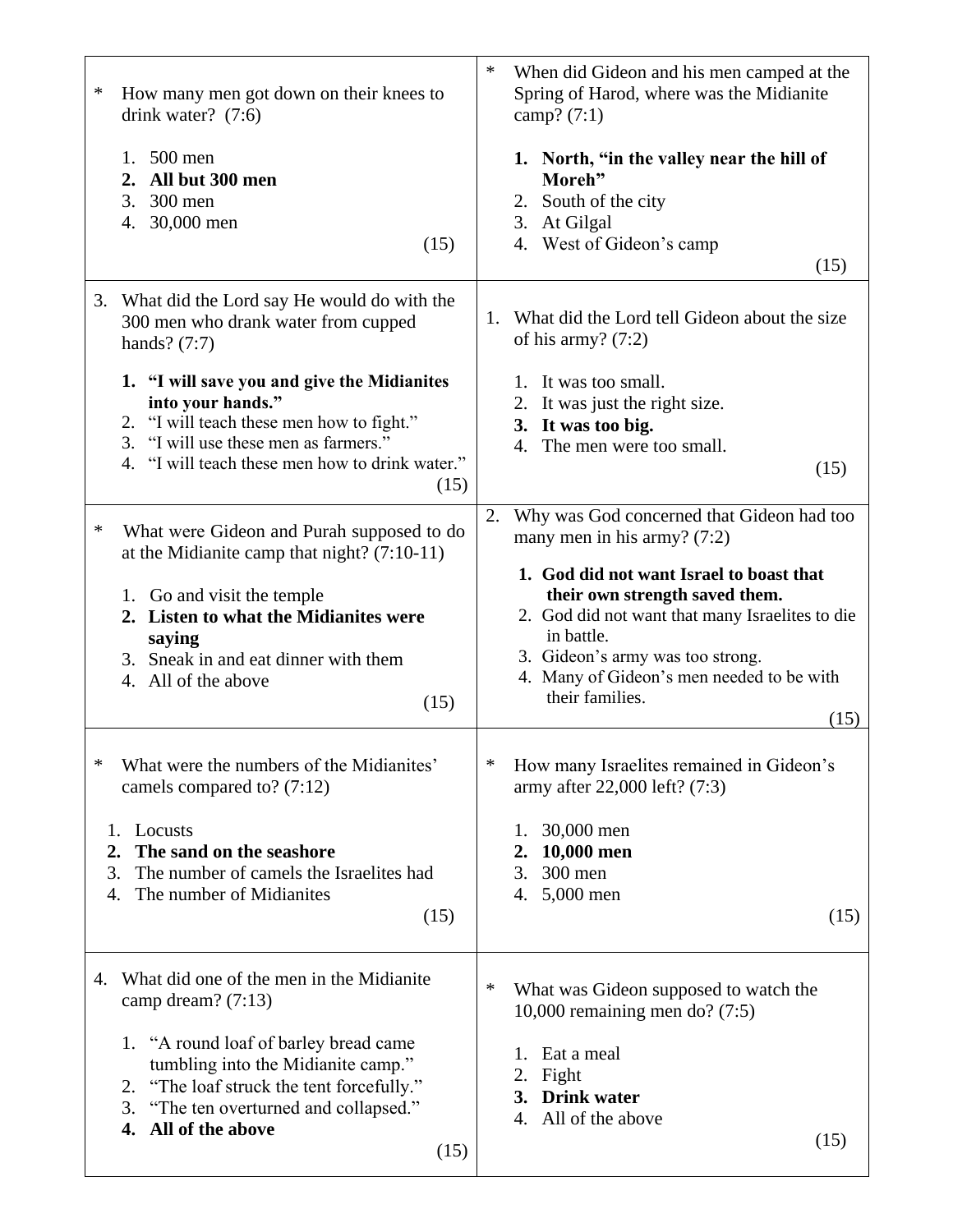|   | 5. What did Gideon do when he heard the<br>Midianite's dream and its interpretation?<br>(7:15)<br>1. He cried out in fear.<br>2. He worshiped God.<br>3. He ran away.<br>4. He hid behind the city walls.<br>(15)                                                                                           | What did the Midianites do when Gideon's<br>7.<br>men held their position? $(7:21)$<br>1. "Got armed for battle"<br>"Ran, crying out as they fled"<br>2.<br>"Kept sleeping"<br>3.<br>4. "Prepared to move"<br>(15)                                                                                      |
|---|-------------------------------------------------------------------------------------------------------------------------------------------------------------------------------------------------------------------------------------------------------------------------------------------------------------|---------------------------------------------------------------------------------------------------------------------------------------------------------------------------------------------------------------------------------------------------------------------------------------------------------|
| ∗ | What did Gideon call out to the Israelite camp<br>after spying on the Midianites? (7:15)<br>1. "The Lord doesn't want us to fight."<br>2. "We're going to leave this area."<br>3. "The Lord has given the Midianite camp<br>into your hands."<br>"Be prepared to fight."<br>4.<br>(15)                      | $\ast$<br>What did the Midianites do when the 300<br>trumpets sounded? $(7:22)$<br>1. They fought the Israelites.<br>They turned on each other with their<br>2.<br>swords.<br>They began to burn down the Israelite<br>3.<br>camp.<br>4. All of the above<br>(15)                                       |
|   | 6. What did Gideon give each man? $(7:16)$<br>1. A sword<br>2. A camel and a sword<br>3. A trumpet and an empty jar with a torch<br>inside<br>4. A rock and a slingshot<br>(15)                                                                                                                             | Finish this verse: "Wait for the Lord; "<br>$\ast$<br>(Psalm 27:14)<br>1. "be courageous and faithful. He will<br>always help you."<br>2. "be strong and courageous always."<br>"be strong and take heart and wait for the<br>3.<br>Lord."<br>4. "be loving and kind. The Lord is with<br>you."<br>(15) |
| ∗ | After Gideon gave the men their supplies,<br>what did he tell them to do? $(7:17-18)$<br>Watch him.<br>1.<br>Blow their trumpets when they heard<br>2.<br>Gideon blow his.<br>Shout, "For the Lord and for Gideon."<br>3.<br>All of the above<br>4.<br>(15)                                                 |                                                                                                                                                                                                                                                                                                         |
| ∗ | What did the three companies do after they<br>heard Gideon and the men with him blow<br>their trumpets and break their jars? $(7:19-20)$<br>They blew their trumpets.<br>1.<br>They smashed their jars.<br>2.<br>3. "They shouted, 'A sword for the Lord and<br>for Gideon!"<br>4. All of the above<br>(15) |                                                                                                                                                                                                                                                                                                         |